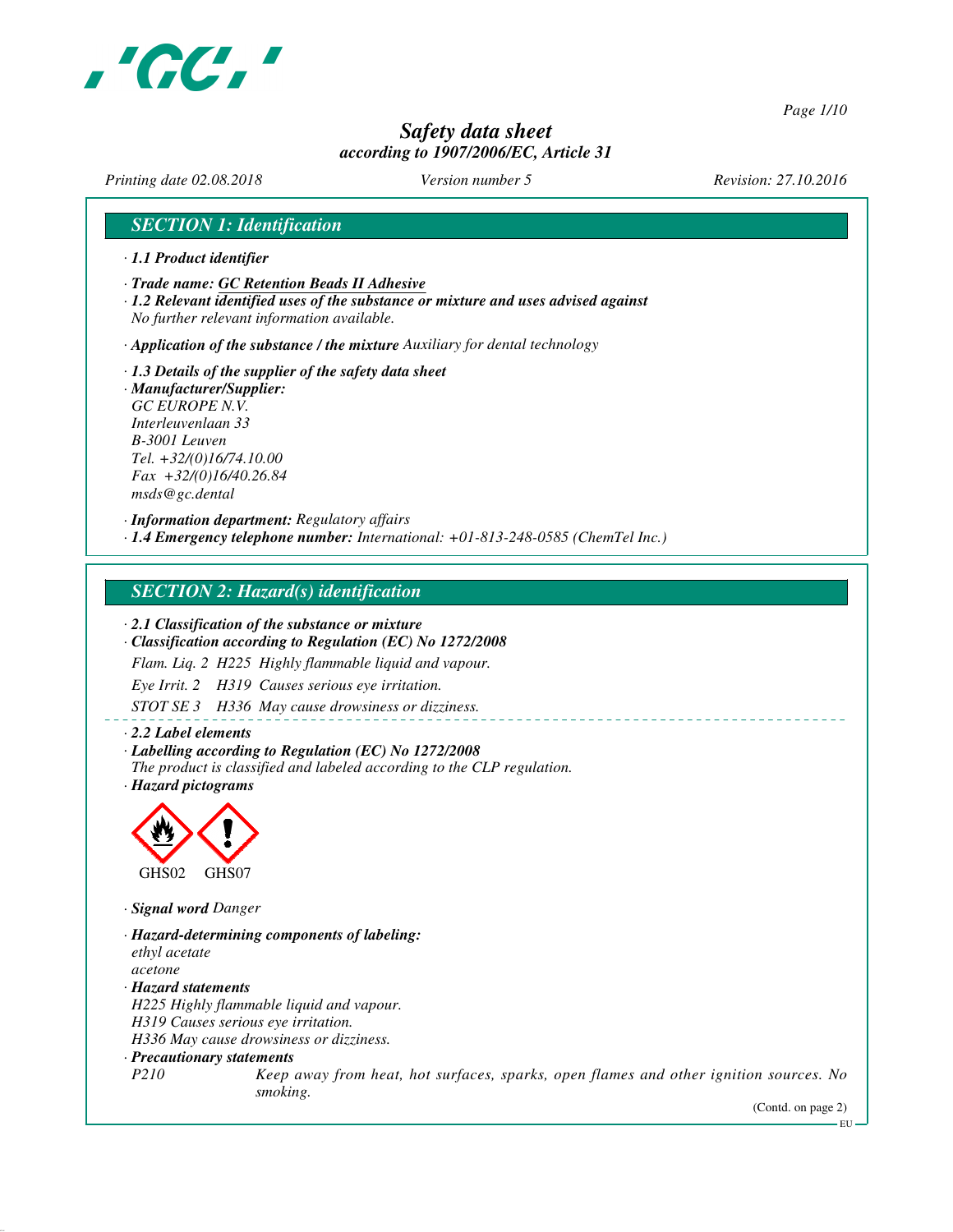*Printing date 02.08.2018 Version number 5 Revision: 27.10.2016*

*Trade name: GC Retention Beads II Adhesive* (Contd. of page 1) *P280 Wear protective gloves/protective clothing/eye protection/face protection. P303+P361+P353 IF ON SKIN (or hair): Take off immediately all contaminated clothing. Rinse skin with water [or shower]. P305+P351+P338 IF IN EYES: Rinse cautiously with water for several minutes. Remove contact lenses, if present and easy to do. Continue rinsing. P405 Store locked up. Pispose of contents/container in accordance with local/regional/national/international regulations. · Additional information: 15 % of the mixture consists of component(s) of unknown toxicity. Contains 15 % of components with unknown hazards to the aquatic environment. · Labelling of packages where the contents do not exceed 125 ml · Hazard pictograms* GHS02 GHS07 *· Signal word Danger · Hazard-determining components of labelling: ethyl acetate acetone · Hazard statements Void · 2.3 Other hazards · Results of PBT and vPvB assessment · PBT: Not applicable. · vPvB: Not applicable.*

# *SECTION 3: Composition/information on ingredients*

#### *· 3.2 Chemical characterization: Mixtures*

*· Description:*

*Only substances required to be mentioned according to Annex II of regulation 1907/2006 are listed. Information on the other substances that may be present can be obtained upon request.*

|                                                                                                          | · Dangerous components:       |                                                         |             |
|----------------------------------------------------------------------------------------------------------|-------------------------------|---------------------------------------------------------|-------------|
|                                                                                                          | 141-78-6 <i>ethyl</i> acetate | Flam. Liq. 2, H225; Eye Irrit. 2, H319; STOT SE 3, H336 | $25 - 50\%$ |
| $67-64-1$ acetone                                                                                        |                               | Flam. Liq. 2, H225; Eye Irrit. 2, H319; STOT SE 3, H336 | $10 - 25\%$ |
| $\cdot$ <b>Additional information:</b> For the wording of the listed hazard phrases refer to section 16. |                               |                                                         |             |

# *SECTION 4: First-aid measures*

#### *· 4.1 Description of first aid measures*

*· General information:*

*Immediately remove any clothing soiled by the product.*

*If symptoms persist consult doctor.*

#### *· After inhalation:*

*Supply fresh air. If required, provide artificial respiration. Keep patient warm. Consult doctor if symptoms persist. Take affected persons into fresh air and keep quiet.*

(Contd. on page 3)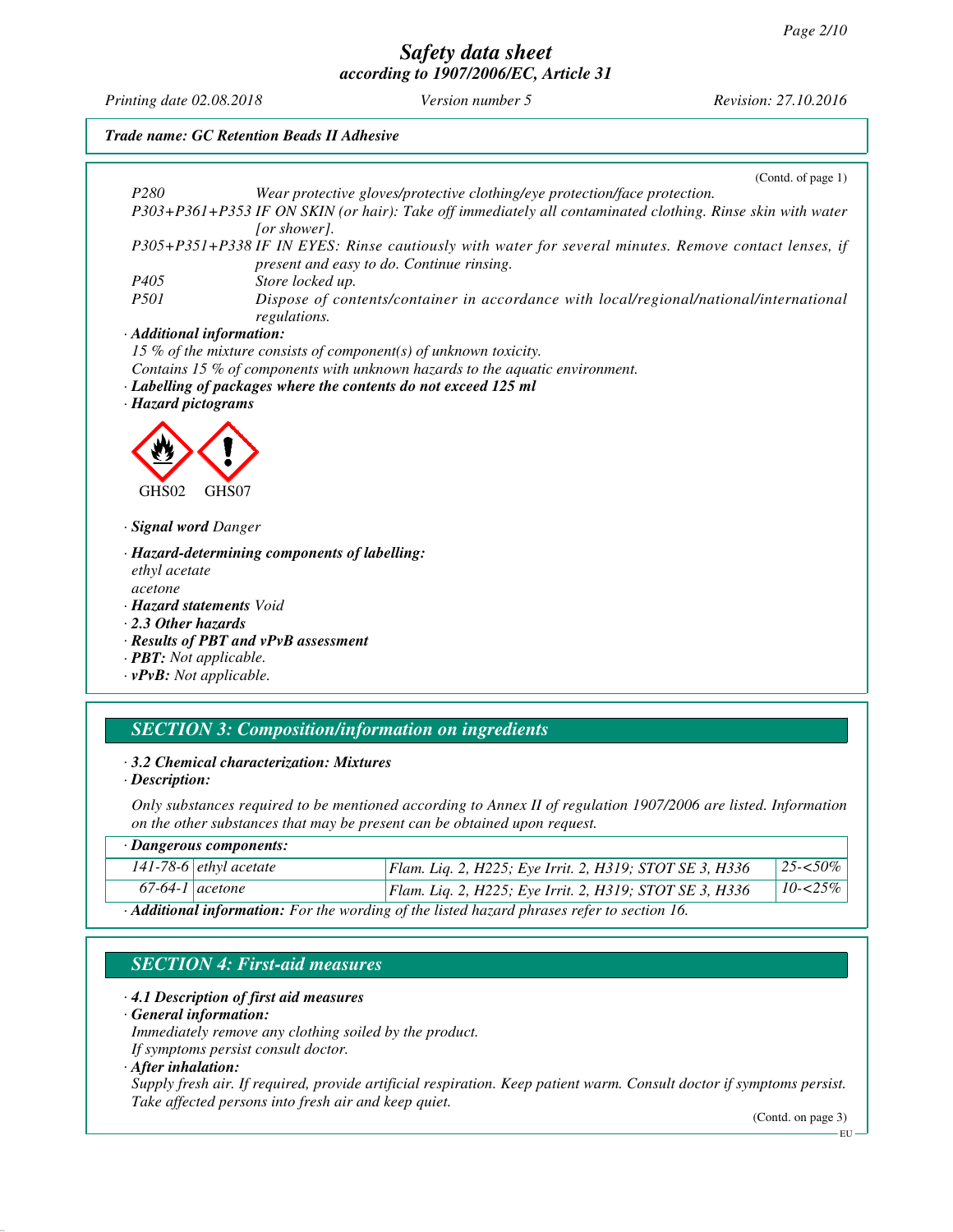*Printing date 02.08.2018 Version number 5 Revision: 27.10.2016*

(Contd. of page 2)

#### *Trade name: GC Retention Beads II Adhesive*

*· After skin contact: If skin irritation continues, consult a doctor.*

*· After eye contact: Protect unharmed eye.*

*Rinse opened eye for several minutes under running water. Then consult a doctor.*

*· After swallowing: Rinse out mouth and then drink plenty of water.*

*If symptoms persist consult doctor.*

*· 4.2 Most important symptoms and effects, both acute and delayed No further relevant information available.*

*· 4.3 Indication of any immediate medical attention and special treatment needed*

*No further relevant information available.*

## *SECTION 5: Fire-fighting measures*

- *· 5.1 Extinguishing media*
- *· Suitable extinguishing agents: CO2, sand, extinguishing powder. Do not use water.*
- *· For safety reasons unsuitable extinguishing agents: Water*
- *· 5.2 Special hazards arising from the substance or mixture*
- *Formation of toxic gases is possible during heating or in case of fire.*
- *· 5.3 Advice for firefighters*
- *· Protective equipment: Wear self-contained respiratory protective device.*
- *· Additional information*

*Dispose of fire debris and contaminated fire fighting water in accordance with official regulations.*

#### *SECTION 6: Accidental release measures*

*· 6.1 Personal precautions, protective equipment and emergency procedures Remove persons from danger area. Keep away from ignition sources Avoid contact with the eyes and skin. Wear protective clothing. · 6.2 Environmental precautions: Do not allow product to reach sewage system or any water course. Do not allow to penetrate the ground/soil.*

*· 6.3 Methods and material for containment and cleaning up: Ensure adequate ventilation. Absorb liquid components with liquid-binding material.*

*Dispose of the collected material according to regulations.*

*· 6.4 Reference to other sections See Section 7 for information on safe handling. See Section 8 for information on personal protection equipment. See Section 13 for disposal information.*

# *SECTION 7: Handling and storage*

*· 7.1 Precautions for safe handling Ensure good ventilation/exhaustion at the workplace. Prevent formation of aerosols. Avoid contact with the eyes and skin.*

*· Information about protection against explosions and fires: Keep ignition sources away - Do not smoke.*

(Contd. on page 4)

EU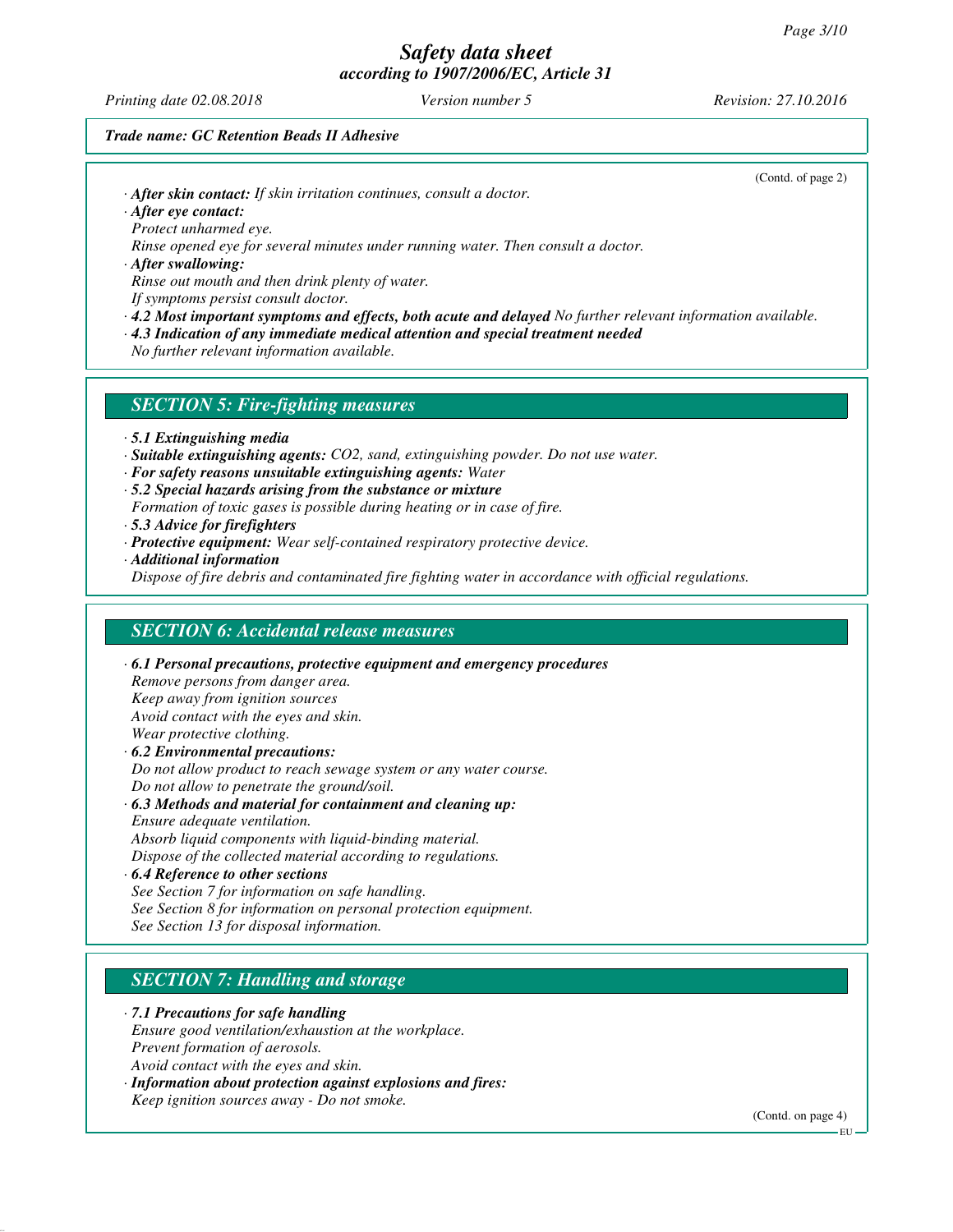*Printing date 02.08.2018 Version number 5 Revision: 27.10.2016*

(Contd. of page 3)

#### *Trade name: GC Retention Beads II Adhesive*

*Protect against electrostatic charges. Do not spray on a naked flame or any incandescent material.*

*· 7.2 Conditions for safe storage, including any incompatibilities*

*· Storage:*

*· Requirements to be met by storerooms and receptacles: Store in a cool location. Store only in unopened original receptacles.*

*· Information about storage in one common storage facility: Store away from foodstuffs.*

*· Further information about storage conditions: Keep receptacle tightly sealed.*

*Store in cool, dry conditions in well sealed receptacles.*

*Protect from heat and direct sunlight.*

*Store in a cool place.*

*· 7.3 Specific end use(s) No further relevant information available.*

## *SECTION 8: Exposure controls/personal protection*

*· Additional information about design of technical systems: No further data; see item 7.*

*· 8.1 Control parameters*

*· Components with limit values that require monitoring at the workplace:*

*141-78-6 ethyl acetate*

*IOELV Short-term value: 1468 mg/m³, 400 ppm*

*Long-term value: 734 mg/m³, 200 ppm*

## *67-64-1 acetone*

*IOELV Long-term value: 1210 mg/m³, 500 ppm*

*· Additional information: The lists that were valid during the creation were used as basis.*

*· 8.2 Exposure controls*

*· Personal protective equipment:*

*· General protective and hygienic measures:*

*The usual precautionary measures for handling chemicals should be followed.*

*Avoid contact with the eyes and skin.*

*Wash hands before breaks and at the end of work.*

*Avoid contact with the eyes.*

*Keep away from foodstuffs, beverages and feed.*

*Immediately remove all soiled and contaminated clothing.*

*· Breathing equipment: Suitable respiratory protective device recommended.*

*· Protection of hands:*



*Protective gloves*

#### *· Material of gloves*

*The selection of the suitable gloves does not only depend on the material, but also on further marks of quality and varies from manufacturer to manufacturer. As the product is a preparation of several substances, the resistance of the glove material can not be calculated in advance and has therefore to be checked prior to the application.*

*· Penetration time of glove material*

*The exact break through time has to be found out by the manufacturer of the protective gloves and has to be observed.*

(Contd. on page 5)

EU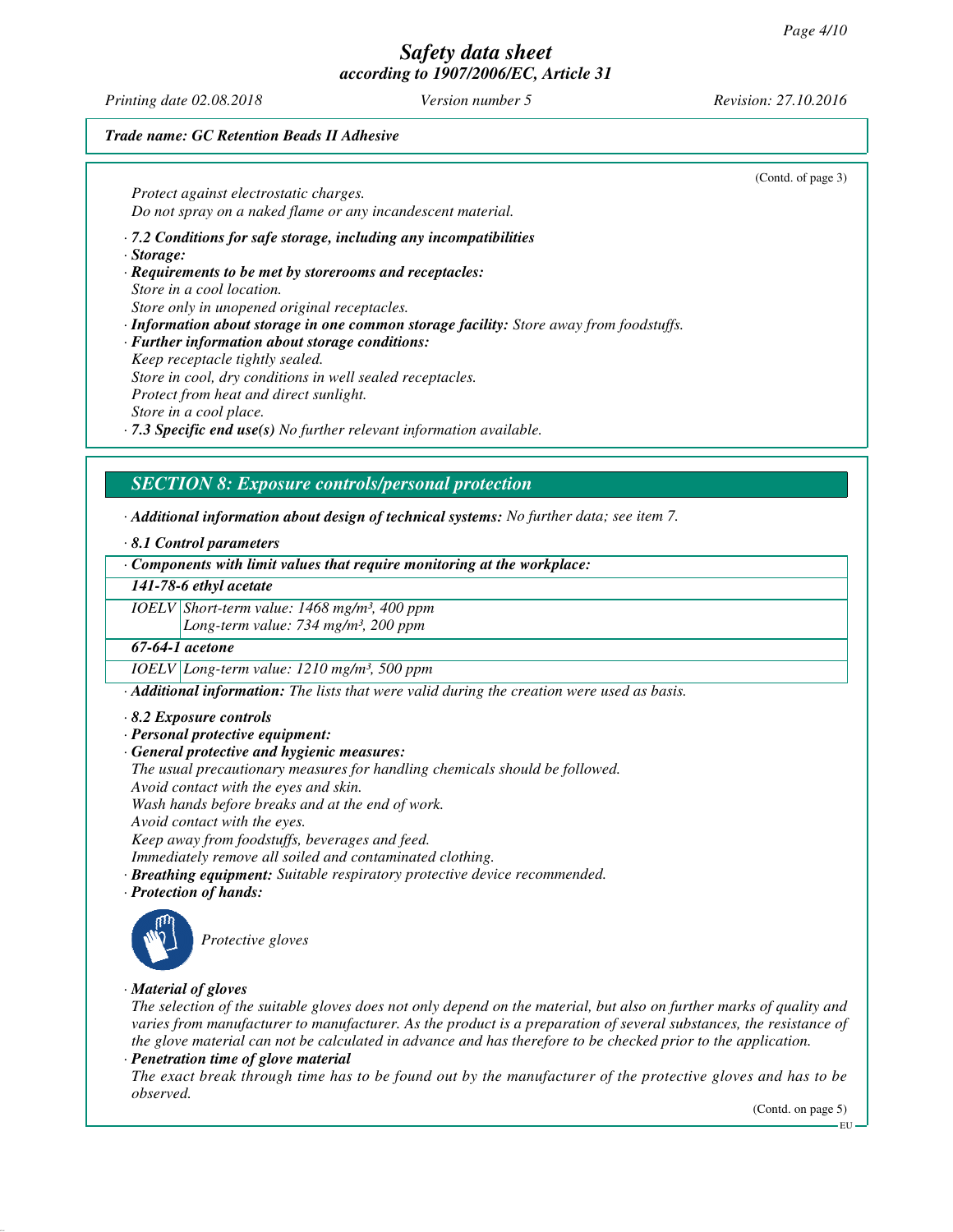*Printing date 02.08.2018 Version number 5 Revision: 27.10.2016*

# *Trade name: GC Retention Beads II Adhesive*

| $\cdot$ Eye protection:                                                                   |                                               | (Contd. of page 4) |
|-------------------------------------------------------------------------------------------|-----------------------------------------------|--------------------|
| Tightly sealed goggles                                                                    |                                               |                    |
| <b>SECTION 9: Physical and chemical properties</b>                                        |                                               |                    |
| · 9.1 Information on basic physical and chemical properties<br><b>General Information</b> |                                               |                    |
| $\cdot$ Appearance:                                                                       |                                               |                    |
| Form:                                                                                     | Liquid                                        |                    |
| Color:                                                                                    | According to product specification            |                    |
| $\cdot$ Odor:                                                                             | <b>Odorless</b>                               |                    |
| · Odor threshold:                                                                         | Not determined.                               |                    |
| $\cdot$ pH-value:                                                                         | Not determined.                               |                    |
| · Change in condition                                                                     |                                               |                    |
| <b>Melting point/Melting range:</b>                                                       | Undetermined.                                 |                    |
| <b>Boiling point/Boiling range:</b>                                                       | Undetermined.                                 |                    |
| · Flash point:                                                                            | $-17$ °C                                      |                    |
| · Flammability (solid, gaseous):                                                          | Not applicable.                               |                    |
| · Ignition temperature:                                                                   | Undetermined.                                 |                    |
| · Decomposition temperature:                                                              | Not determined.                               |                    |
| · Auto igniting:                                                                          | Product is not selfigniting.                  |                    |
| · Danger of explosion:                                                                    | Product does not present an explosion hazard. |                    |
| · Explosion limits:                                                                       |                                               |                    |
| Lower:                                                                                    | 2.1 Vol $\%$                                  |                    |
| <b>Upper:</b>                                                                             | 13.0 Vol %                                    |                    |
| · Vapor pressure:                                                                         | Not determined.                               |                    |
| · Density:                                                                                | Not determined.                               |                    |
| · Relative density                                                                        | Not determined.                               |                    |
| <b>Vapor density</b>                                                                      | Not determined.                               |                    |
| $\cdot$ Evaporation rate                                                                  | Not determined.                               |                    |
| · Solubility in / Miscibility with                                                        |                                               |                    |
| Water:                                                                                    | Insoluble.                                    |                    |
| · Partition coefficient (n-octanol/water): Not determined.                                |                                               |                    |
| · Viscosity:                                                                              |                                               |                    |
| Dynamic:                                                                                  | Not determined.                               |                    |
| Kinematic:                                                                                | Not determined.                               |                    |
| · Solvent content:                                                                        |                                               |                    |
| <b>Organic solvents:</b>                                                                  | 65.0%                                         |                    |
| $VOC$ (EC)                                                                                | 650.0 g/l                                     |                    |

(Contd. on page 6)

 $-EU -$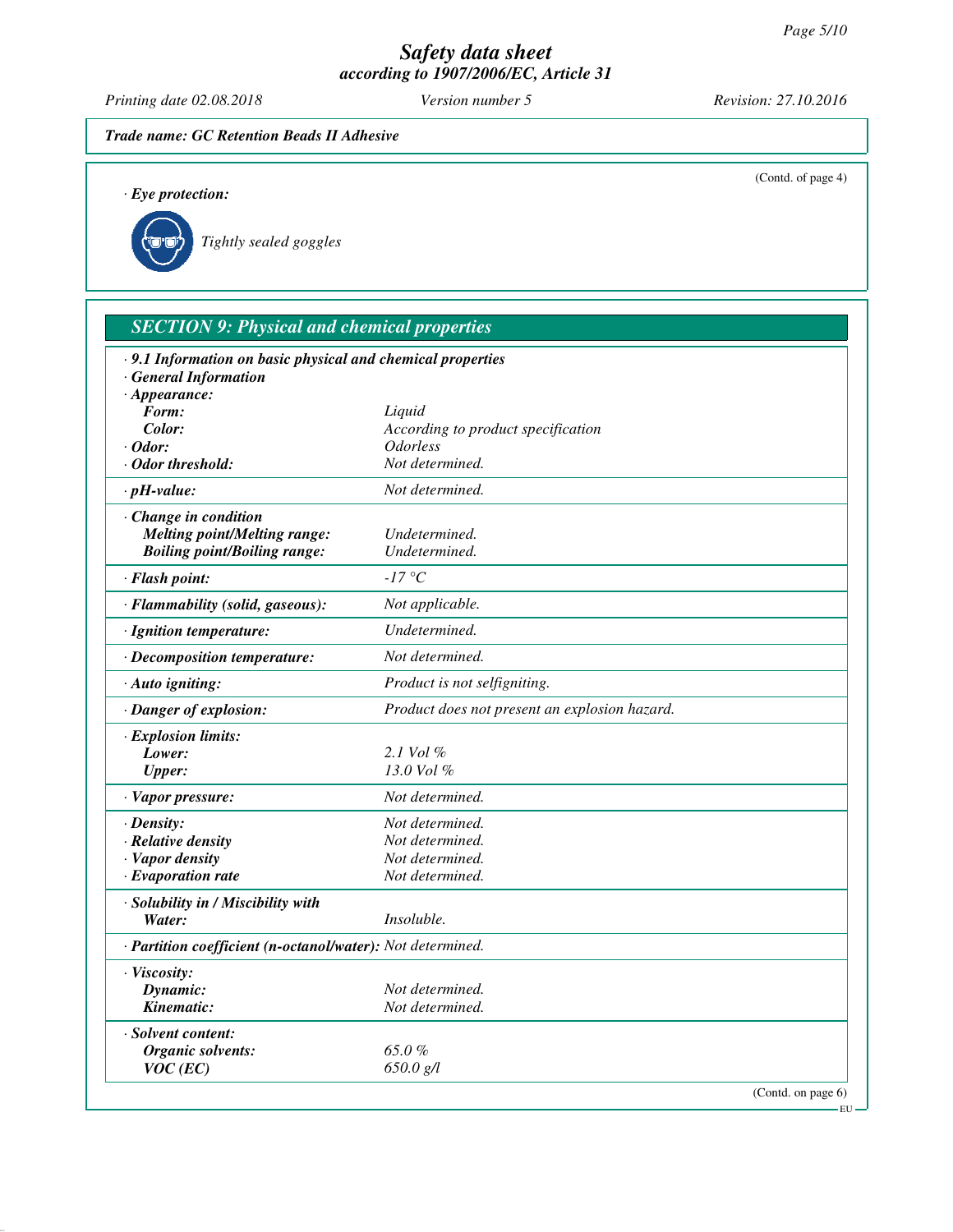*Printing date 02.08.2018 Version number 5 Revision: 27.10.2016*

(Contd. of page 5)

*Trade name: GC Retention Beads II Adhesive*

*· 9.2 Other information No further relevant information available.*

## *SECTION 10: Stability and reactivity*

*· 10.1 Reactivity No further relevant information available.*

*· 10.2 Chemical stability*

*· Thermal decomposition / conditions to be avoided: No decomposition if used according to specifications.*

*· 10.3 Possibility of hazardous reactions No dangerous reactions known.*

*· 10.4 Conditions to avoid No further relevant information available.*

*· 10.5 Incompatible materials: No further relevant information available.*

*· 10.6 Hazardous decomposition products: No dangerous decomposition products known.*

# *SECTION 11: Toxicological information*

*· 11.1 Information on toxicological effects*

*· Acute toxicity: Based on available data, the classification criteria are not met.*

#### *· LD/LC50 values that are relevant for classification:*

| 141-78-6 ethyl acetate |      |                       |
|------------------------|------|-----------------------|
| Oral                   | LD50 | $4935$ mg/kg (rabbit) |

*Inhalative LC50/4 h 1600 mg/l (rat (f+m))*

| 67-64-1 acetone |      |                                                               |
|-----------------|------|---------------------------------------------------------------|
| Oral            | LD50 | $\left 5800 \frac{mg}{kg}\left(\frac{rat}{f+m}\right)\right $ |
| Dermal          | LD50 | $20000$ mg/kg (rabbit)                                        |

*· Primary irritant effect:*

*· on the skin: Based on available data, the classification criteria are not met.*

*· on the eye:*

*Causes serious eye irritation.*

*· Sensitization: Based on available data, the classification criteria are not met.*

*· Additional toxicological information:*

#### *· OSHA-Ca (Occupational Safety & Health Administration)*

*None of the ingredients is listed.*

*· Repeated dose toxicity No further relevant information available.*

*· CMR effects (carcinogenity, mutagenicity and toxicity for reproduction)*

*· Germ cell mutagenicity Based on available data, the classification criteria are not met.*

*· Carcinogenicity Based on available data, the classification criteria are not met.*

*· Reproductive toxicity Based on available data, the classification criteria are not met.*

*· STOT-single exposure*

*May cause drowsiness or dizziness.*

*· STOT-repeated exposure Based on available data, the classification criteria are not met.*

*· Aspiration hazard Based on available data, the classification criteria are not met.*

# *SECTION 12: Ecological information*

*· 12.1 Toxicity*

*· Aquatic toxicity: No further relevant information available.*

*· 12.2 Persistence and degradability No further relevant information available.*

(Contd. on page 7)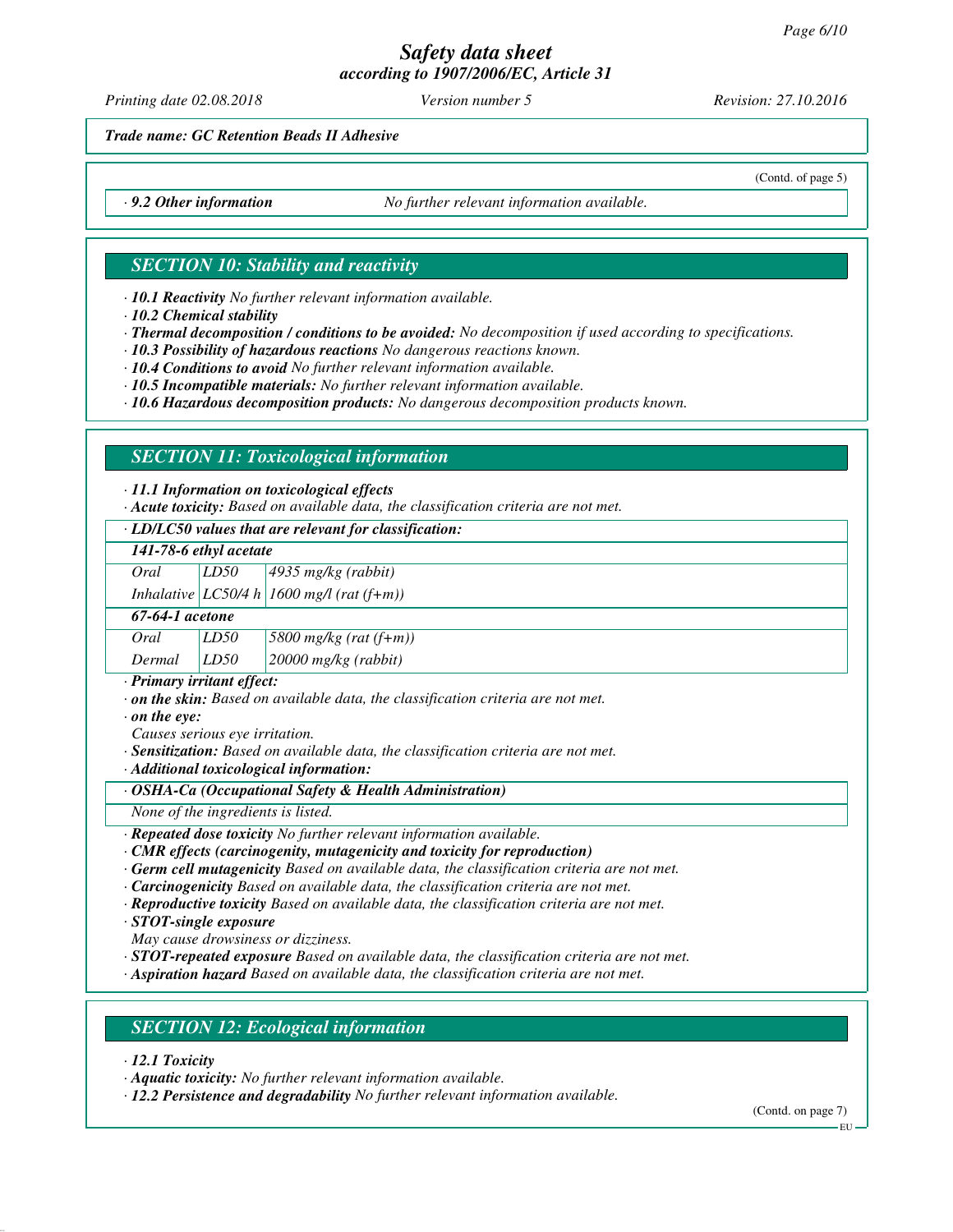*Printing date 02.08.2018 Version number 5 Revision: 27.10.2016*

(Contd. of page 6)

#### *Trade name: GC Retention Beads II Adhesive*

*· 12.3 Bioaccumulative potential No further relevant information available.*

*· 12.4 Mobility in soil No further relevant information available.*

*· Additional ecological information:*

*· General notes:*

*Water hazard class 1 (Self-assessment): slightly hazardous for water*

*Do not allow undiluted product or large quantities of it to reach ground water, water course or sewage system.*

# *· 12.5 Results of PBT and vPvB assessment*

*· PBT: Not applicable.*

*· vPvB: Not applicable.*

*· 12.6 Other adverse effects No further relevant information available.*

### *SECTION 13: Disposal considerations*

*· 13.1 Waste treatment methods*

*· Recommendation:*

*Must not be disposed of together with household garbage. Do not allow product to reach sewage system.*

| $\cdot$ European waste catalogue |                                                                                            |  |
|----------------------------------|--------------------------------------------------------------------------------------------|--|
|                                  | 18 00 00   WASTES FROM HUMAN OR ANIMAL HEALTH CARE AND/OR RELATED RESEARCH (except         |  |
|                                  | kitchen and restaurant wastes not arising from immediate health care)                      |  |
|                                  | 18 01 00   wastes from natal care, diagnosis, treatment or prevention of disease in humans |  |
|                                  | 18 01 06* $\vert$ chemicals consisting of or containing hazardous substances               |  |

*· Uncleaned packagings:*

*· Recommendation: Disposal must be made according to official regulations.*

| $\cdot$ 14.1 UN-Number<br>$\cdot$ ADR, IMDG, IATA | <i>UN1993</i>                                      |
|---------------------------------------------------|----------------------------------------------------|
| $\cdot$ 14.2 UN proper shipping name              |                                                    |
| $\cdot$ DOT                                       | Flammable liquids, n.o.s. (Ethyl acetate, Acetone) |
| $\cdot$ ADR                                       | 1993 FLAMMABLE LIQUID, N.O.S. (ETHYL ACETATE,      |
|                                                   | ACETONE), special provision 640D                   |
| $\cdot$ IMDG, IATA                                | FLAMMABLE LIQUID, N.O.S. (ETHYL ACETATE,           |
|                                                   | ACETONE)                                           |
| $\cdot$ 14.3 Transport hazard class(es)           |                                                    |
| $\cdot$ ADR                                       |                                                    |
|                                                   |                                                    |
| · Class                                           | $3(F1)$ Flammable liquids                          |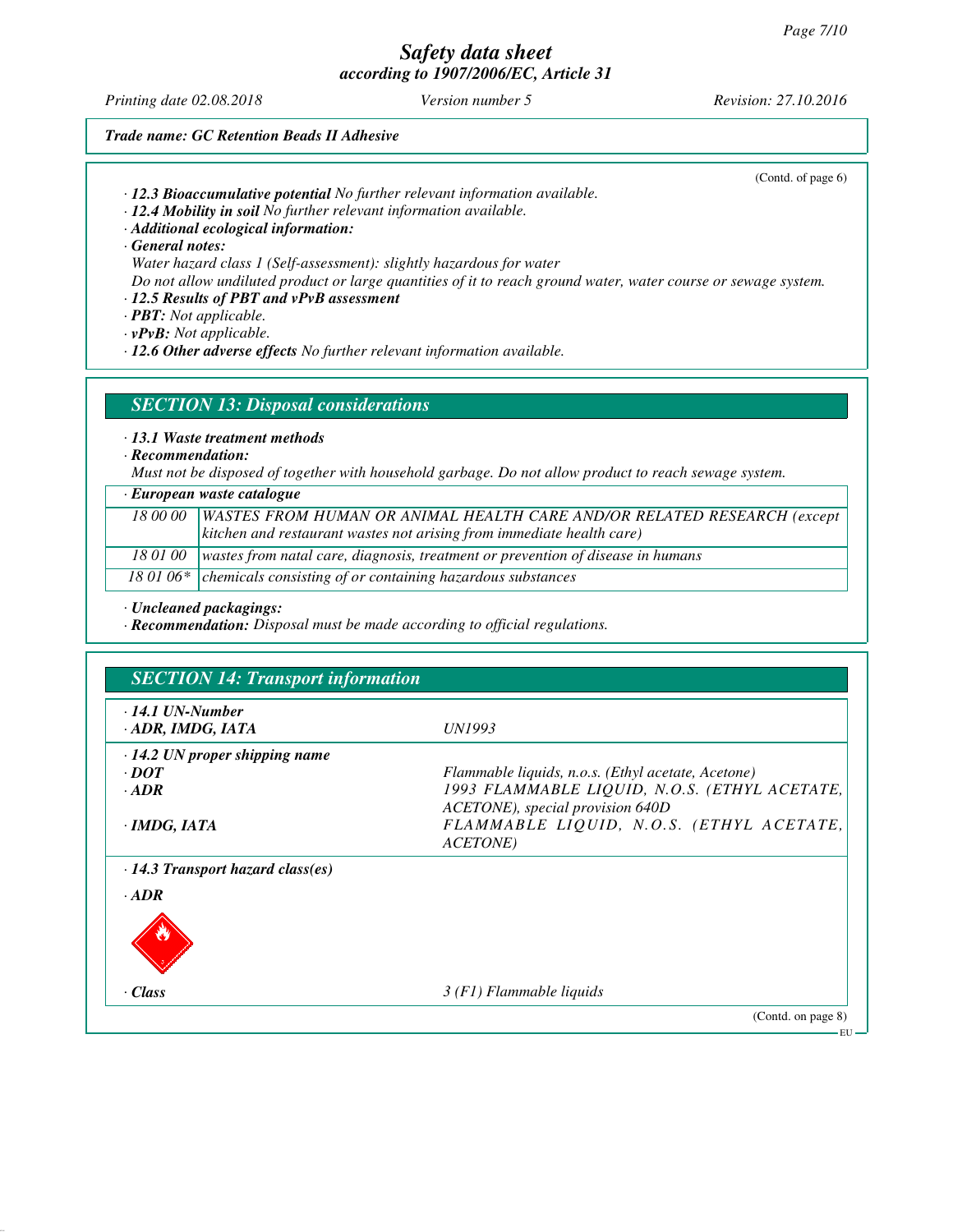*Printing date 02.08.2018 Version number 5 Revision: 27.10.2016*

*Trade name: GC Retention Beads II Adhesive*

|                                                                                          | (Contd. of page 7)                                                                                  |
|------------------------------------------------------------------------------------------|-----------------------------------------------------------------------------------------------------|
| · Label                                                                                  | $\mathfrak{Z}$                                                                                      |
| $\cdot$ IMDG, IATA                                                                       |                                                                                                     |
|                                                                                          |                                                                                                     |
|                                                                                          |                                                                                                     |
|                                                                                          |                                                                                                     |
| · Class                                                                                  | 3 Flammable liquids                                                                                 |
| $\cdot$ Label                                                                            | 3                                                                                                   |
| · 14.4 Packing group                                                                     |                                                                                                     |
| · ADR, IMDG, IATA                                                                        | $I\!I$                                                                                              |
| · 14.5 Environmental hazards:                                                            |                                                                                                     |
| · Marine pollutant:                                                                      | N <sub>o</sub>                                                                                      |
| · 14.6 Special precautions for user                                                      | Warning: Flammable liquids                                                                          |
| · Danger code (Kemler):                                                                  | 33                                                                                                  |
| · EMS Number:                                                                            | $F-E, S-E$<br>B                                                                                     |
| · Stowage Category                                                                       |                                                                                                     |
| · 14.7 Transport in bulk according to Annex II of<br><b>MARPOL73/78 and the IBC Code</b> |                                                                                                     |
|                                                                                          | Not applicable.                                                                                     |
| · Transport/Additional information:                                                      |                                                                                                     |
| $\cdot$ ADR                                                                              |                                                                                                     |
| $\cdot$ Limited quantities (LQ)                                                          | 1L                                                                                                  |
| $\cdot$ Excepted quantities (EQ)                                                         | Code: E2                                                                                            |
|                                                                                          | Maximum net quantity per inner packaging: 30 ml<br>Maximum net quantity per outer packaging: 500 ml |
| · Transport category                                                                     | $\overline{c}$                                                                                      |
| · Tunnel restriction code                                                                | D/E                                                                                                 |
| · IMDG                                                                                   |                                                                                                     |
| $\cdot$ Limited quantities (LQ)                                                          | 1L                                                                                                  |
| $\cdot$ Excepted quantities (EQ)                                                         | Code: E2                                                                                            |
|                                                                                          | Maximum net quantity per inner packaging: 30 ml                                                     |
|                                                                                          | Maximum net quantity per outer packaging: 500 ml                                                    |
| · UN "Model Regulation":                                                                 | UN 1993 FLAMMABLE LIQUID, N.O.S., SPECIAL                                                           |
|                                                                                          | PROVISION 640D (ETHYL ACETATE, ACETONE), 3, II                                                      |

# *SECTION 15: Regulatory information*

*· 15.1 Safety, health and environmental regulations/legislation specific for the substance or mixture · Sara*

*· Section 355 (extremely hazardous substances):*

*None of the ingredient is listed.*

*· Section 313 (Specific toxic chemical listings):*

*None of the ingredients is listed.*

(Contd. on page 9)

EU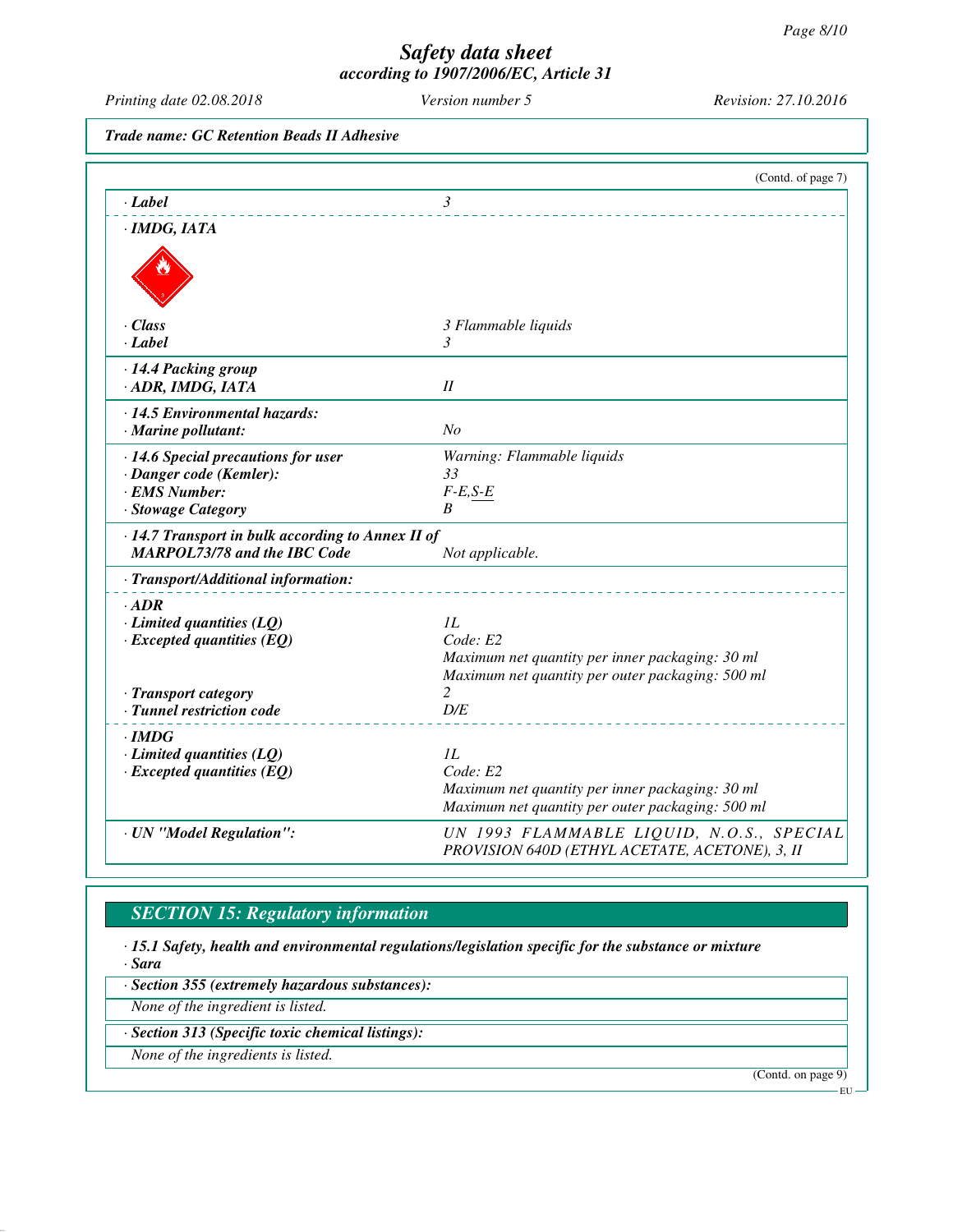*Printing date 02.08.2018 Version number 5 Revision: 27.10.2016*

*Trade name: GC Retention Beads II Adhesive*

(Contd. of page 8)

*· Proposition 65*

*· Chemicals known to cause cancer:*

*None of the ingredients is listed.*

*· Chemicals known to cause reproductive toxicity for females:*

*None of the ingredients is listed.*

*· Chemicals known to cause reproductive toxicity for males:*

*None of the ingredients is listed.*

#### *· Chemicals known to cause developmental toxicity:*

*None of the ingredients is listed.*

#### *· Carcinogenic categories*

*· EPA (Environmental Protection Agency)*

*67-64-1 acetone I* 

*· TLV (Threshold Limit Value established by ACGIH)*

*67-64-1 acetone A4*

*· MAK (German Maximum Workplace Concentration)*

*None of the ingredients is listed.*

*· NIOSH-Ca (National Institute for Occupational Safety and Health)*

*None of the ingredients is listed.*

*· Directive 2012/18/EU*

*· Named dangerous substances - ANNEX I None of the ingredients is listed.*

*· Seveso category P5c FLAMMABLE LIQUIDS*

- *· Qualifying quantity (tonnes) for the application of lower-tier requirements 5,000 t*
- *· Qualifying quantity (tonnes) for the application of upper-tier requirements 50,000 t*
- *· REGULATION (EC) No 1907/2006 ANNEX XVII Conditions of restriction: 3*

*· 15.2 Chemical safety assessment: A Chemical Safety Assessment has not been carried out.*

# *SECTION 16: Other information*

#### *· Relevant phrases*

*H225 Highly flammable liquid and vapour. H319 Causes serious eye irritation. H336 May cause drowsiness or dizziness. · Classification according to Regulation (EC) No 1272/2008 Calculation method*

*· Department issuing SDS: Regulatory affairs*

*· Contact: msds@gc.dental*

*· Abbreviations and acronyms: ADR: Accord européen sur le transport des marchandises dangereuses par Route (European Agreement concerning the International Carriage of Dangerous Goods by Road) IMDG: International Maritime Code for Dangerous Goods DOT: US Department of Transportation IATA: International Air Transport Association GHS: Globally Harmonised System of Classification and Labelling of Chemicals ACGIH: American Conference of Governmental Industrial Hygienists EINECS: European Inventory of Existing Commercial Chemical Substances ELINCS: European List of Notified Chemical Substances CAS: Chemical Abstracts Service (division of the American Chemical Society) VOC: Volatile Organic Compounds (USA, EU) LC50: Lethal concentration, 50 percent LD50: Lethal dose, 50 percent*